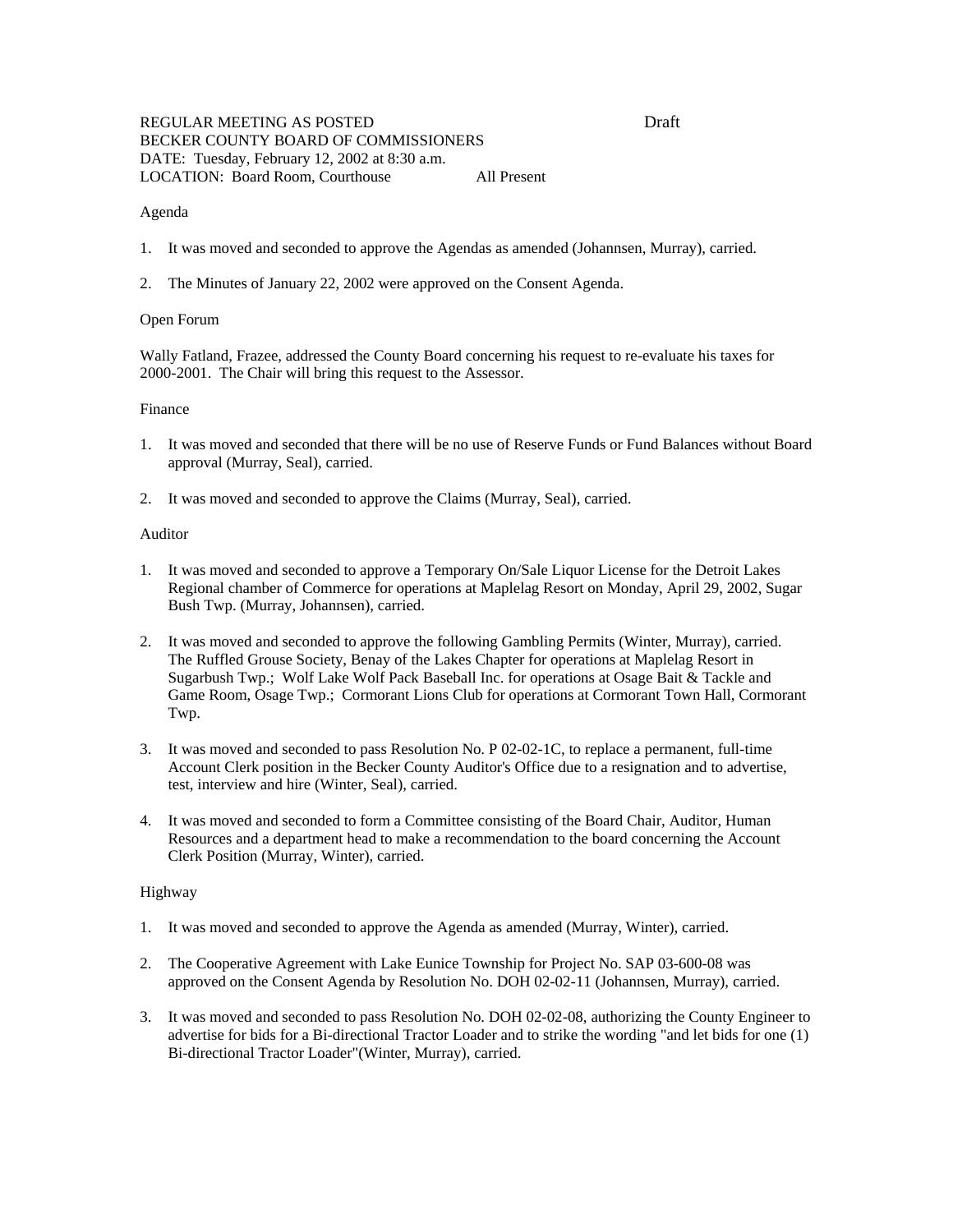- 4. It was moved and seconded to pass Resolution No. DOH 02-02-12, authorizing the County to hire (1) Maintenance Worker immediately through the normal county process (Winter, Engebretson, stepping down as chair), carried. Johannsen voting nay.
- 5. It was moved and seconded to pass Resolution No. DOH 02-02-13, authorizing the County Engineer to replace the furnace at Shop 6 at an estimated cost of \$5,142 (Murray, Seal), carried.
- 6. It was moved and seconded to pass Resolution No. DOH 02-02-14, authorizing the County Engineer to purchase (1) Air Exchanger for the Davis Shop at an estimated cost of \$12,781 (Murray, Winter), carried.
- 7. It was moved and seconded to pass Resolution No. DOH 02-02-15, authorizing the County Engineer to advertise and hire temporary seasonal employees as follows: (3) Long-term seasonal employees with a maximum six month term, two for Maintenance and one for Engineering; (4) Short-term seasonal employees with a maximum three month term, one an auto body student from NWTC, one for Maintenance and two for Engineering (Winter, Seal), carried.

### Human Services

- 1. It was moved and seconded to approve the Agenda as amended (Seal, Murray), carried.
- 2. The Lakeland Mental Health Annual Meeting will be on February 25, at 10:00 a.m.
- 3. The Transit Claims were approved on the Consent Agenda.
- 4. It was moved and seconded to not join the Minnesota Social Services Association (Seal, Murray), carried.
- 5. It was moved and seconded to approve the Merit Care Health System Contract for in-home care (Seal, Winter), carried.
- 6. It was moved and seconded to approve the Lakes Crisis Center Contract for home visiting (Seal, Johannsen), carried.
- 7. It was moved and seconded to approve the Village Family Services Contract for crisis services (Murray, Johannsen), carried.
- 8. It was moved and seconded to accept the Family Service, Adult Service and Probation Placement Reports (Murray, Seal), carried.

#### Assessor

- 1. The Board of Equalization date was discussed and will be changed to June 18, 2002 by Consent Agenda
- 2. The Equipment Purchase of (3) new computers for the Assessor's Office was approved by Consent Agenda.

#### Human Resources

- 1. It was moved and seconded to approve that donated time from employee to employee be used in conjunction with FMLA (Johannsen, Murray), carried.
- 2. It was moved and seconded that employees must use time earned before accessing FLMA (Johannsen, Murray), carried.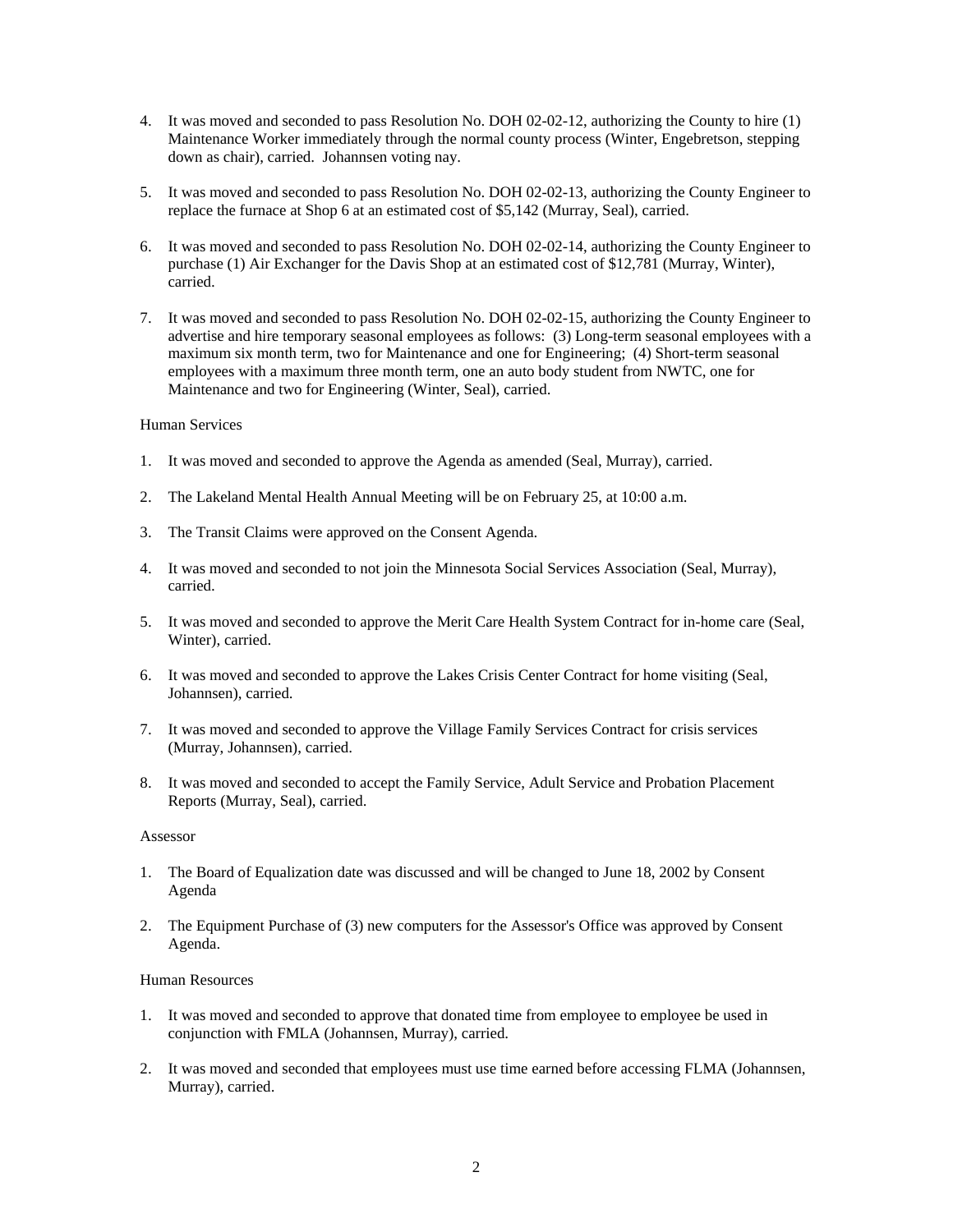- 3. It was moved and seconded to make use of time earned before accessing FMLA retro back to July 1, 2001 (Murray, Seal), carried.
- 4. It was moved and seconded to approve to purchase a maintenance machine for floor cleaning (Murray, Winter), carried. Johannsen voting nay.
- 5. Approval of the Letter of Understanding from the Union to start the year with 10-days of vacation was denied (Murray, Seal), carried.
- 6. It was moved and seconded to use the point system for testing applicants for county employment for 3 months until a new Test Coordinator can be hired (Murray, Seal), carried.

## **Commissioners**

- 1. Reports & Correspondence:
	- a. Transportation Alliance Meeting, Commissioner Winter
	- b. WCAAA Meeting, Commissioner Johannsen
	- c. Update on the Dr. Ascano Meeting, Commissioner Engebretson
- 2. No appointments at this time.
- 3. Performance Pay Review will be carried to the next board meeting on February 26.
- 4. The requests from the Ultra Snowmobile Club will be forwarded to Chip at NRM.
- 5. Approval of Commissioner's attendance at the following meetings:
	- a. Richard Johannsen to the Honors Banquet, March 2, 2002 at Crookston (Seal, Murray), carried.
	- b. Any Commissioner at the WesMN RC & D Meeting, Wednesday, February 13, 2002 (Murray, Seal), carried.
	- c.

# EDA

The Becker County Housing and Economic Development Authority Annual Report for 2001 was presented by Scott Wilson, Director, EDA/HRA.

### **Sheriff**

- 1. The Sheriff Department Reports were presented.
- 2. It was moved and seconded to approve the lease-purchase of a Radio Phone Recorder for the Sheriff's Department (Murray, Johannsen), carried.
- 3. It was moved and seconded to approve the purchase of (2) Squad Cars, 2003 Crown Victoria models from Lunde Ford, the wiring to be determined later for the best price (Murray, Johannsen), carried.

Multi-County Nursing

The Multi-County Public Health Disaster Annex Plan was presented by Multi-County Director, Nancy Bauer.

The meeting was recessed until 2:00 p.m. and reconvened at Sunnyside Nursing Home to meet with the Sunnyside Board.